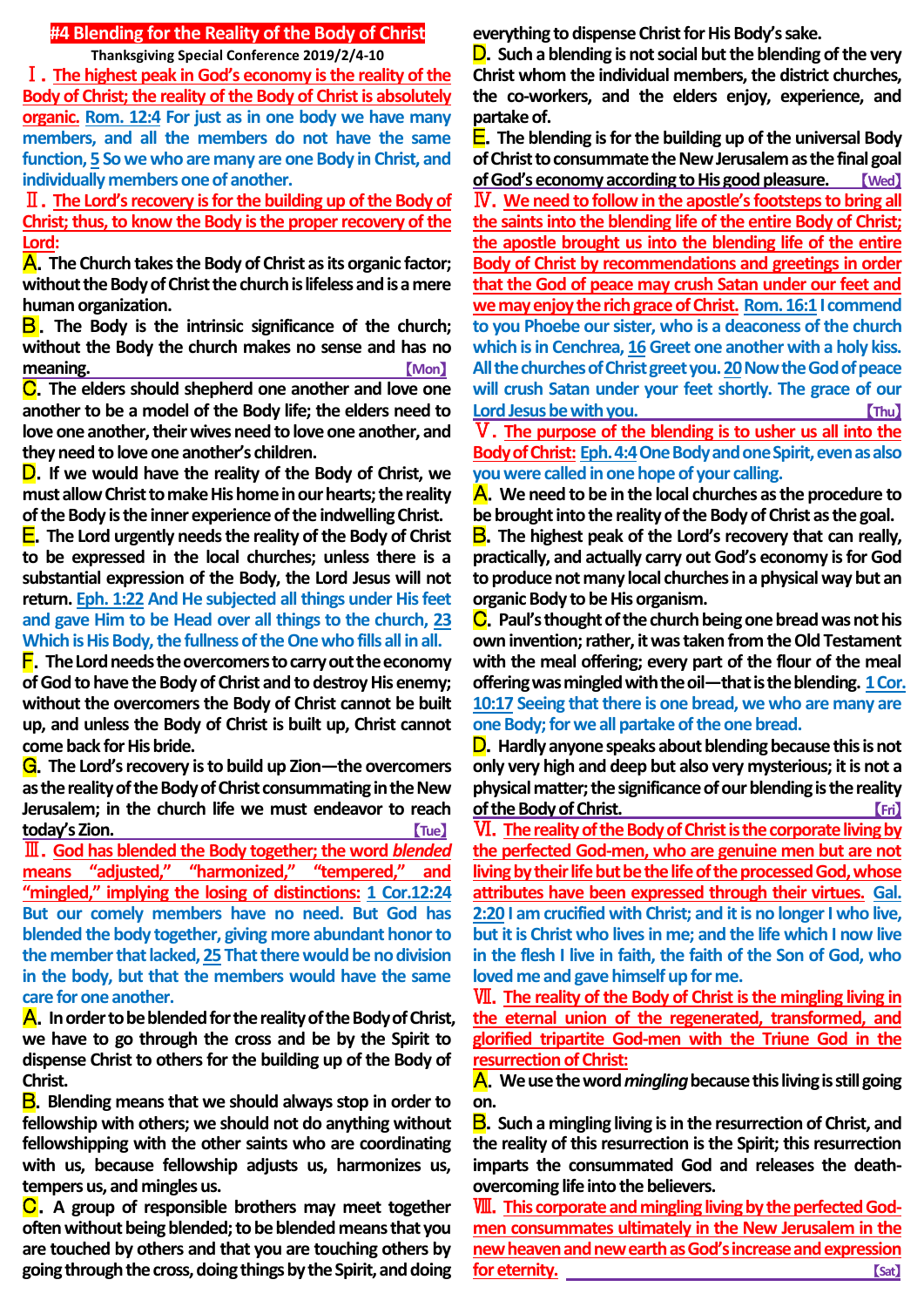## **Crucial Point**①:**Love one another, shepherd one another to build up the Body of Christ**

**OL**1:**The Lord's recovery is for the building up of the Body of Christ; thus, to know the Body is the proper recovery of the Lord.**

**OL2**:**The elders should shepherd one another and love one another to be a model of the Body life; the elders need to love one another, their wives need to love one another, and they need to love one another's children.**

Ⅰ**Cor. 12:18 But now God has placed the members, each one of them, in the body, even as He willed. 19 And if all were one member, where would the body be? 21And the eye cannot say to the hand, I have no need of you; nor again the head to the feet, I have no need of you.…25 that there would be no division in the body, but that the members would have the same care for one another. 26 And whether one member suffers, all the members suffer with it; or one member is glorified, all the members rejoice with it. 27 Now you are the Body of Christ, and members individually.**

Ⅰ**Cor. 13:4 Love suffers long. Love is kind; it is not jealous.**  Love does not brag and is not puffed up; 5 It does not behave **unbecomingly and does not seek its own things; it is not provoked and does not take account of evil; 6 It does not rejoice because of unrighteousness, but rejoices with the truth; 7It covers all things, believes all things, hopes all things, endures all things. 8 Love never falls away.**

**John 21:4 Now as soon as the morning broke, Jesus stood on the shore; …6 And He said to them, Cast the net on the right side of the boat, and you will find some. They cast therefore, and they were no longer able to haul it in because of the abundance of fish.…9 Then when they got out onto the land, they saw a fire of coals laid there, and fish lying on it and bread.…11 Simon Peter therefore went up and hauled the net to the land full of large fish, a hundred and fifty-three; and though there were so many, the net was not torn. 12 Jesus said to them, Come and have breakfast. 15 Then when they had eaten breakfast, Jesus said to Simon Peter, Simon, son of John, do you love Me more than these? He said to Him, Yes, Lord, You know that I love You. He said to him, Feed My lambs. 16He said to him again a second time, Simon, son of John, do you love Me? He said to Him, Yes, Lord, You know that I love You. He said to him, Shepherd My sheep. 17 He said to him the third time, Simon, son of John, do you love Me? Peter was grieved that He said to him the third time, Do you love Me? And he said to Him, Lord, You know all things; You know that I love You. Jesus said to him, Feed My sheep.**

#### **Application**:**for Young Working/Graduate Student Saints**

Ⅰ**Corinthians 12 mentions the Body of Christ and the different functions of each member of the Body. And the following chapter mentions love. This shows that the love is the excellent way for each member to function for the building up of the Body of Christ. To function in love for the building is, as shown in John 21:15-17, to love the Lord and to love and shepherd the brothers and sisters as the flock. Especially the responsible ones in the church should be a model by loving and shepherd each other.**

# 1 . Ⅰ **Corinthians12―The Body of Christ and the different functions of each member**:

**The Body is consisted of many members and rely on each other. Each member has its own different function but they** 

**are all important and indispensable. In the church life, please learn to rely on the brothers and sisters whom you are taking care of to a certain extent. For example, you can ask for their prayer for your work and research. Japanese people have been taught since young that they should not bother other people. So they have strong tendency of declining from being cared for although they care for others. This idea is not altogether wrong, but if it is too much stressed, it leads to deny the mutuality. The proper human relationship is built in the mutuality.**

# 2.Ⅰ**Corinthians13―Function properly in love**:

**When you function in the church life, you should pray and concern and seek their spiritual happiness in love. Their spiritual happiness is that they experience the cross and deny the self and experience Christ in the church life to build up the Body. But natural men seek their own things but not spiritual happiness.**

**Phil. 2:20 For I have no one like-souled who will genuinely care for what concerns you; 21 For all seek their own things, not the things of Christ Jesus (things concerning the church with all the believers).**

**To help brothers and sisters in love means that to become intimate toward them with the love of God and care for genuinely and seek their spiritual happiness and to bring them back from their own economy to God's economy.**

### 3.**John21―Shepherd**:

**Peter loved the Lord but he was relying on his natural strength, he denied the Lord three times. And he became weak and disappointed and went back to his former occupation. But the Lord visited such Peter and prepared breakfast and ate with him. Then the Lord asked him three times "Do you love Me?" and commanded him to "Shepherd His sheep". The Lord's shepherding is full of gentle cherishment of His humanity and rich nourishment of His divinity.**

**The young working saints and graduate students need to learn to shepherd from the Lord's pattern and the patterns of the responsible ones in the church. Then you will be able to become an excellent manager who can care for all the different people in the company in the future.**

**Testimony of the responsible brother: Concerning brother and sister Adachi's moving into Kobe, my wife and I had prayed and fellowshipped much with their daughter, sister Sainohira and her husband. We heard their desire and prayed much with them. And had fellowshipped much after our prayers. In our prayer and fellowship, I concerned in God's love, what I wanted to do if they were my own parents. Because we are all in God's family. When brother and sister Adachi visited Kobe on September 2 years ago, I recommended clearly with the burden to move to Kobe. Then in November, they bought a house in Kobe. They are now living close to Rokko Student Center and are serving very much and are indispensable serving ones in Rokko district. Praise the Lord.**

**Prayer**:**Oh, Lord Jesus, thank you for putting me as the member in the Body. For the building of the Body, I must function properly in love. Without love, I can not encourage, comfort and build others. Fill me with God's love and let me love and shepherd brothers and sisters. Especially care for the new ones and pray for them and shepherd them with cherishment of humanity and nourishment of divinity. Christ and the church is my real occupation. Bless my side business, which is my work or research, for my real occupation.**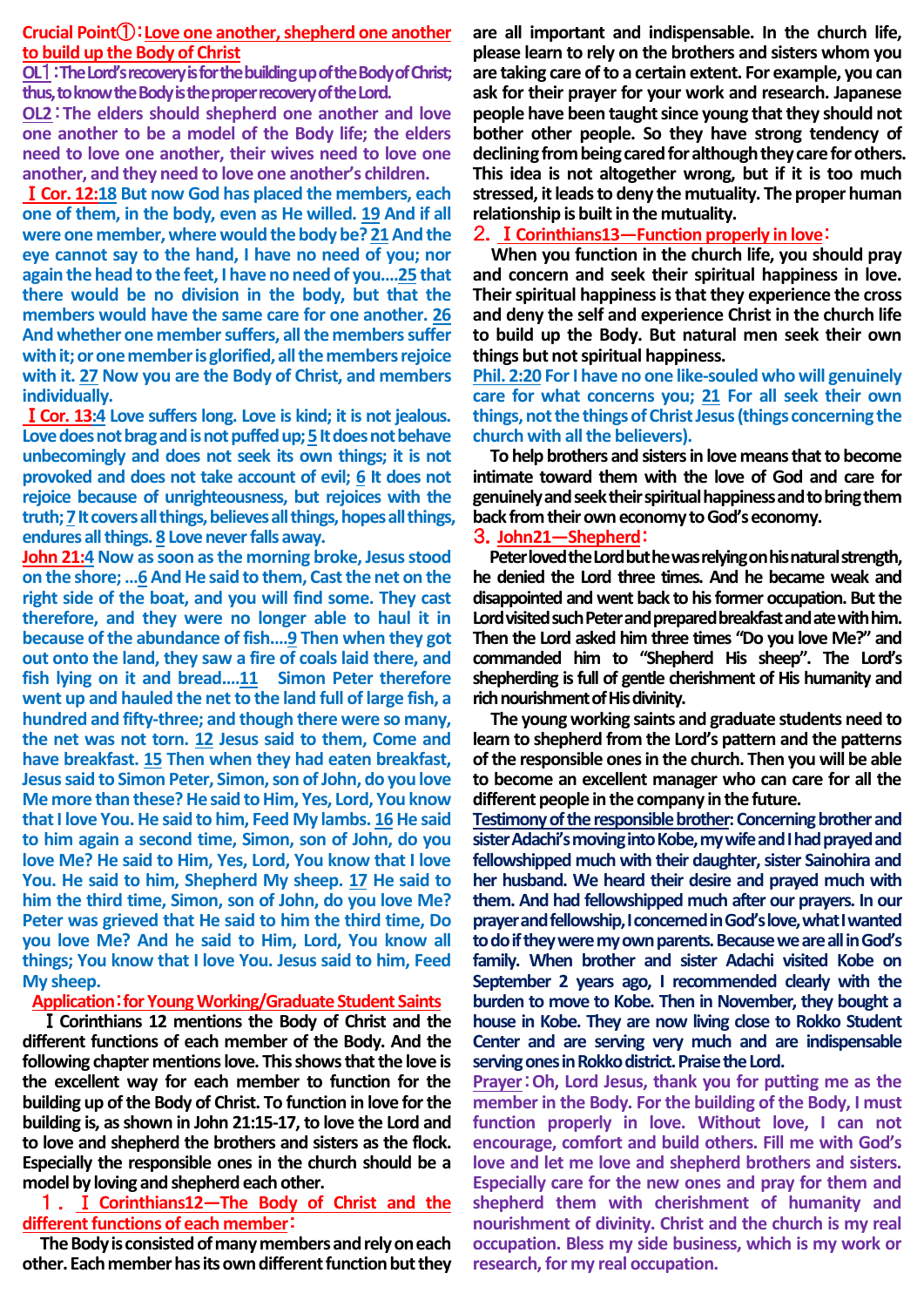#### **Crucial Point**②:**Blendingwith the saints and mingling with the triune God for the Reality of the Body of Christ**

**OL**1: **We need to follow in the apostle's footsteps to bring all the saints into the blending life of the entire Body of Christ; the apostle brought us into the blending life of the entire Body of Christ by recommendations and greetings in order that the God of peace may crush Satan under our feet and we may enjoy the rich grace of Christ. Rom.16:1**。**I commend to you Phoebe our sister, who is a deaconess of the church which is in Cenchrea, 16 Greet one another with a holy kiss. All the churches of Christ greet you.20Now the God of peace will crush Satan under your feet shortly. The grace of our Lord Jesus be with you.**

**OL2** : **Blending means that we should always stop in order to fellowship with others; we should not do anything without fellowshipping with the other saints who are coordinating with us, because fellowship adjusts us, harmonizes us, tempers us, and mingles us.**

**OL3**:**To be blended means that you are touched by others and that you are touching others by going through the cross, doing things by the Spirit, and doing everything to dispense Christ for His Body's sake.**Ⅰ**Cor.12:24 But our comely members have no need. But God has blended the body together, giving more abundant honor to the member that lacked,**

**OL4**:**Such a blending is not social but the blending of the very Christ whom the individual members, the district churches, the co-workers, and the elders enjoy, experience, and partake of.**

**OL5**:**The purpose of the blending is to usher us all into the reality of the Body of Christ.**Ⅰ**Cor.10:17 Seeing that there is one bread, we who are many are one Body; for we all partake of the one bread.**

**OL6**:**The reality of the Body of Christ is the mingling living in the eternal union of the regenerated, transformed, and glorified tripartite God-men with the Triune God in the resurrection of Christ. Eph. 4:4One Body and one Spirit, even as also you were called in one hope of your calling;**

**What is the difference between the church and the Body? We need to see that the church of God is the frame and the Body of Christ is the organism. We can use an apple tree as an illustration. The tree is the frame, and the apples are the very organic essence of this tree.... The tree is for the apples....The church is the frame, like the apple tree, and the Body of Christ is the very organic essence of the church, just like the apples are the very organic essence of the apple tree. These two are one. The church is the frame for existing. The Body of Christ is the very organic contents for people's satisfaction.**

**There is no other way to reach this high peak except by praying. ... In the book of Revelation what the Lord wants and what the Lord will build up is Zion, the overcomers. The overcomers are the very Zion, where God is. This is the intrinsic reality of the spiritual revelation in the holy Word of God. We have to realize what the Lord's recovery is. The Lord's recovery is to build up Zion. Paul's writings unveil this to the uttermost, but not many saw this in the past.**

> **Application**:**For Junior High and High School Students/College Students**

**There are wishes for social life among people. This is** 

**what God created. And the healthiest social life is church life. Therefore, training to have the reality of body of Christ in church life is the same of training to have the best social life.**

**The apples are the essence of the apple tree and the apple tree is the outer frame. Likewise, the body of Christ is the essence of the church, the church is the outer frame. The apple tree without apple has no content to attract and satisfy people. The church can not attract and satisfy people if there is no or few reality of the body of Christ. Therefore, it is strategically important to train to have the reality of body of Christ in the church life as the frame.**

**Crucial points (very important point) for holding the reality of body of Christ in the church life are blending among the saints and Mingling of God and man.**

**Blending among the saints**:**Blending is not social but the blending of the very Christ whom the individual members experience. In addition to experiencing Christ personally, other brothers and sisters can also experience, enjoy and partake of Christ by blending.With these experiences,you will be free from individual limitations, family restrictions, generational restrictions, restrictions on national character, and you can experience and enjoy Christ more abundantly.Do your best to participate in various blending, including international blending.**

**Testimony of a sister**: **I went to Auckland in New Zealand to participate in the wedding meeting of Sister Kiyomi. During my stay, I was served by a full-time serving family. They enthusiastically welcomed the five brothers and sisters from Japan (Non-family members of SisterKiyomi). From early morning to late at night all day, We've been served for about a week. When I saw what they did for us, I had a feeling that I also want to serve more brothers and sisters. I was able to serve the sisters from Korea immediately, and enjoyed the blending.**

**Mingling between the Triune God, who passed through the process, and believers who are being renewed and transformed**:**You should exercise your mingling spirit at any time so that the mingling will spread from spirit to parts of the soul, mind, feelings and will.**

**The secret of blending is to go through the cross, do everything with the spirit, and share Christ to others. The killing effect of the cross, supply of the spirit, all of Christ 's dispensation is in the mingling spirit. You need various types of blending, but you should exercise the mingling spirit within.**

**For example, when choosing your future university or graduate school, you need to open your heart to the Lord and brothers and sisters to fellowship.Based on fellowship, you need to pray with the mingled spirit.Then the Lord will guide you in your mingling spirit.**

**Prayer**: **"O Lord Jesus, the essence of the church is the body of Christ. I need to expand the reality of the body of Christ in church life. Then, because of this reality, newcomers will be attracted to the church life. For this, I will strive to participate in various blending including international blending. When blending, I wish to experience the cross using theminglingspirit,**  act according to the spirit and share Christ with others."